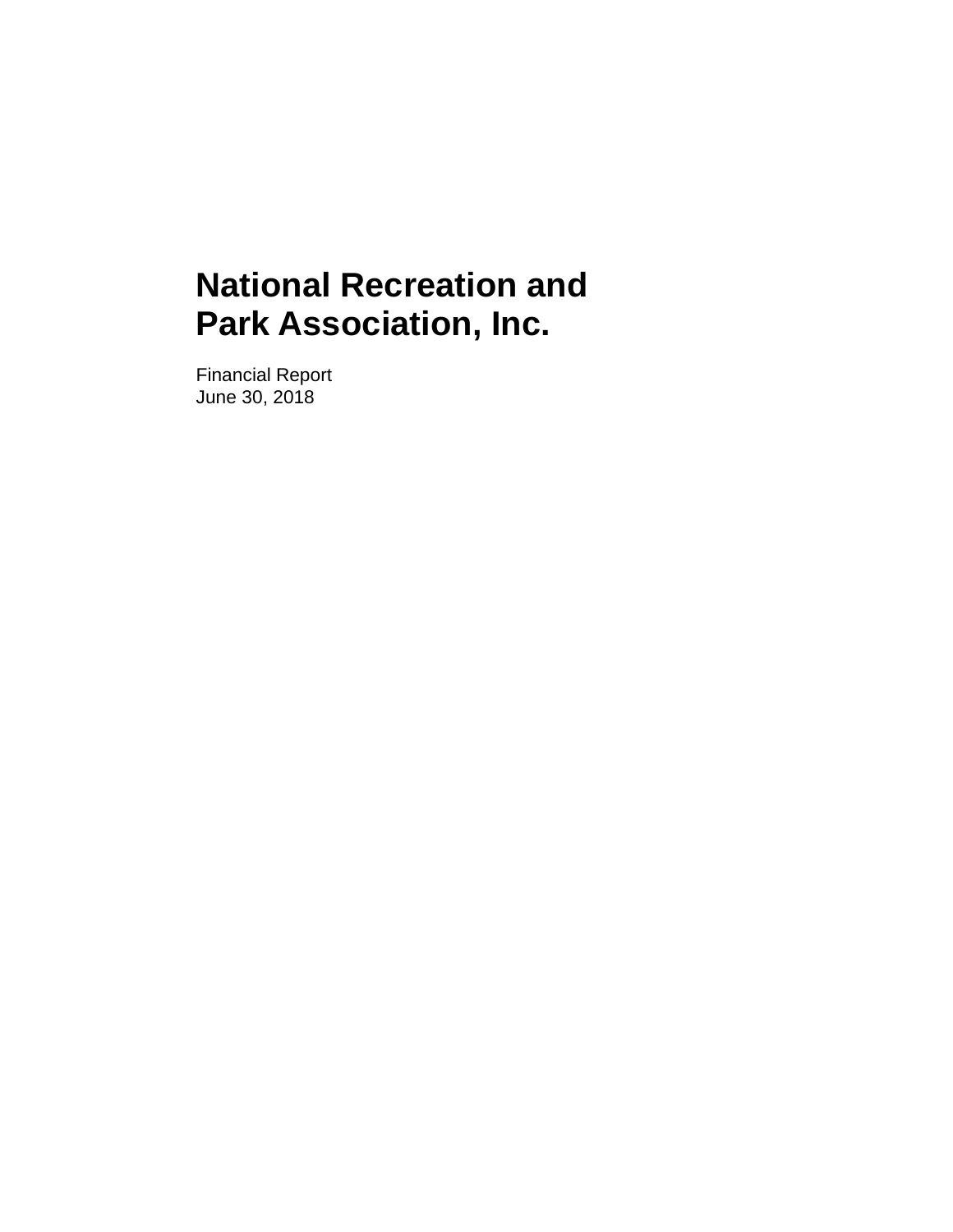# **Contents**

| Independent auditor's report                                  | $1 - 2$  |
|---------------------------------------------------------------|----------|
| <b>Financial statements</b>                                   |          |
| Statement of financial position                               | 3        |
| Statement of activities                                       | 4        |
| Statement of cash flows                                       | 5        |
| Notes to financial statements                                 | $6 - 14$ |
| Independent auditor's report on the supplementary information | 15       |
| Supplementary information                                     |          |
| Statement of functional expenses                              | 16       |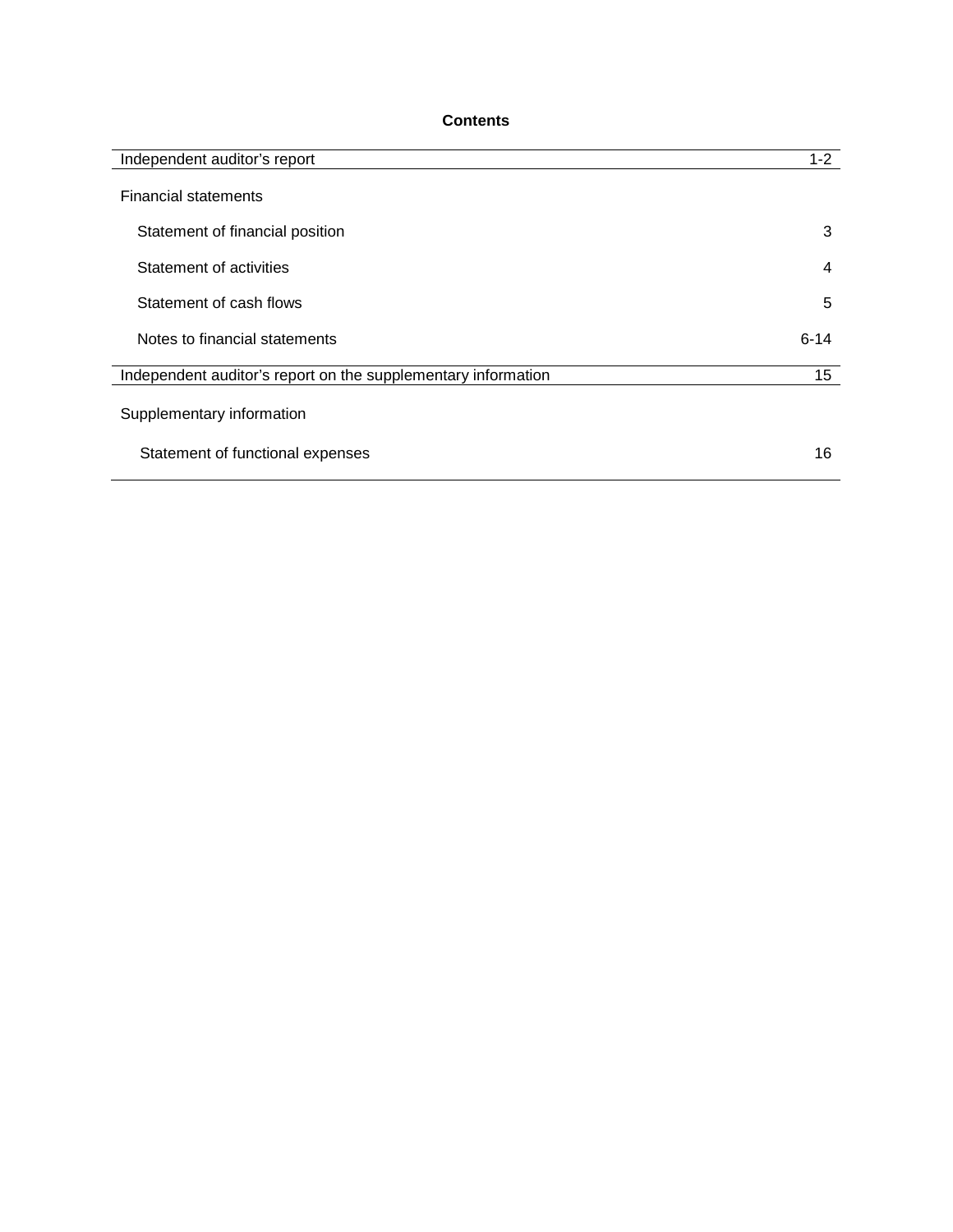

**RSMUSLLP** 

#### **Independent Auditor's Report**

To the Board of Directors National Recreation and Park Association, Inc.

#### **Report on the Financial Statements**

We have audited the accompanying financial statements of National Recreation and Park Association, Inc. (the Association), which comprise the statement of financial position as of June 30, 2018, the related statements of activities and cash flows for the year then ended, and the related notes to the financial statements.

#### **Management's Responsibility for the Financial Statements**

Management is responsible for the preparation and fair presentation of these financial statements in accordance with accounting principles generally accepted in the United States of America; this includes the design, implementation and maintenance of internal control relevant to the preparation and fair presentation of financial statements that are free from material misstatement, whether due to fraud or error.

#### **Auditor's Responsibility**

Our responsibility is to express an opinion on these financial statements based on our audit. We conducted our audit in accordance with auditing standards generally accepted in the United States of America. Those standards require that we plan and perform the audit to obtain reasonable assurance about whether the financial statements are free from material misstatement.

An audit involves performing procedures to obtain audit evidence about the amounts and disclosures in the financial statements. The procedures selected depend on the auditor's judgment, including the assessment of the risks of material misstatement of the financial statements, whether due to fraud or error. In making those risk assessments, the auditor considers internal control relevant to the entity's preparation and fair presentation of the financial statements in order to design audit procedures that are appropriate in the circumstances, but not for the purpose of expressing an opinion on the effectiveness of the entity's internal control. Accordingly, we express no such opinion. An audit also includes evaluating the appropriateness of accounting policies used and the reasonableness of significant accounting estimates made by management, as well as evaluating the overall presentation of the financial statements.

We believe that the audit evidence we have obtained is sufficient and appropriate to provide a basis for our audit opinion.

#### **Opinion**

In our opinion, the financial statements referred to above present fairly, in all material respects, the financial position of the Association as of June 30, 2018, and the changes in its net assets and its cash flows for the year then ended in accordance with accounting principles generally accepted in the United States of America.

THE POWER OF BEING UNDERSTOOD **AUDIT | TAX | CONSULTING**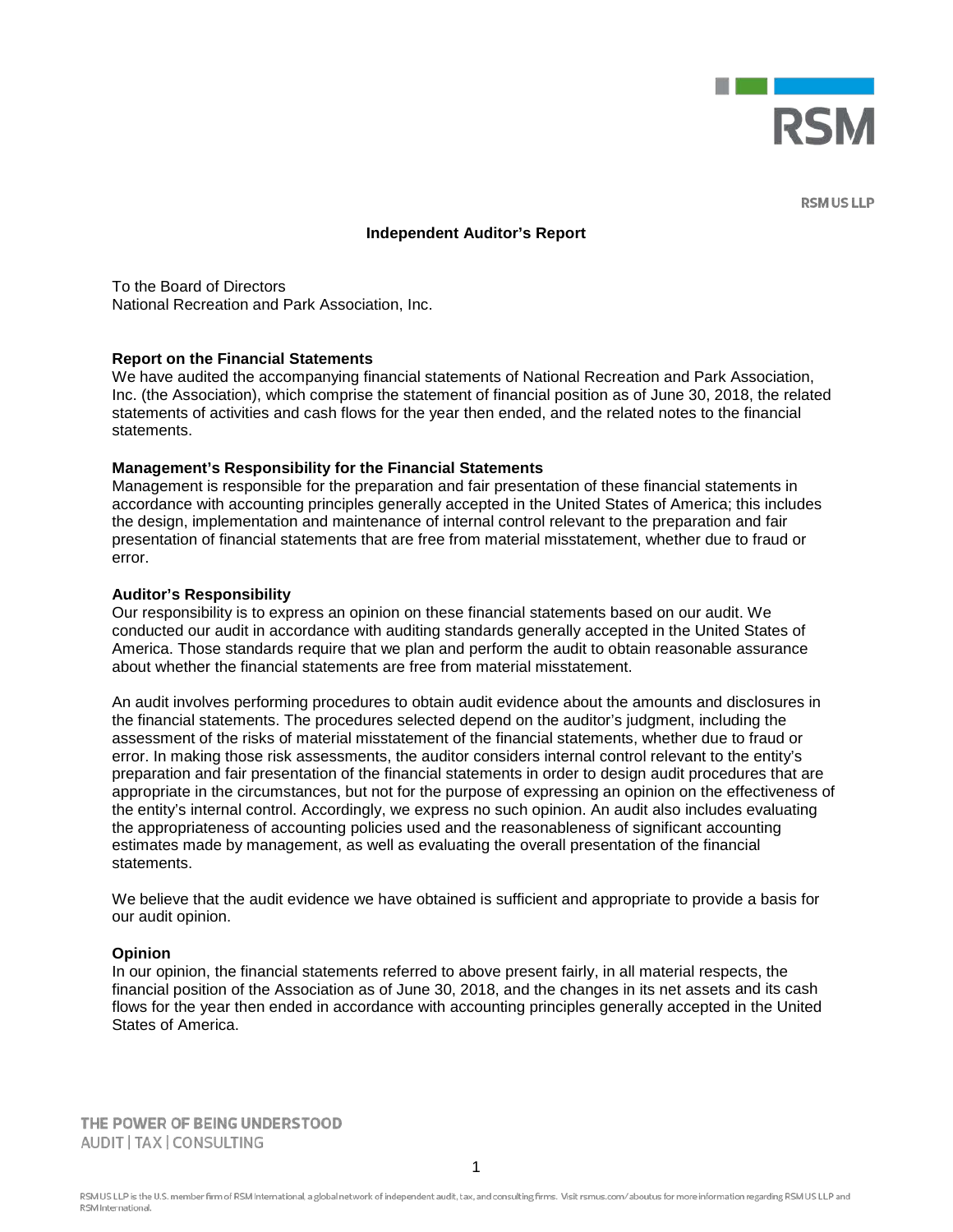#### **Report on Summarized Comparative Information**

We have previously audited the Association's 2017 financial statements, and we expressed an unmodified audit opinion on those audited financial statements in our report dated September 14, 2017. In our opinion, the summarized comparative information presented herein as of and for the year ended June 30, 2017, is consistent, in all material respects, with the audited financial statements from which it has been derived.

RSM US LLP

McLean, Virginia September 11, 2018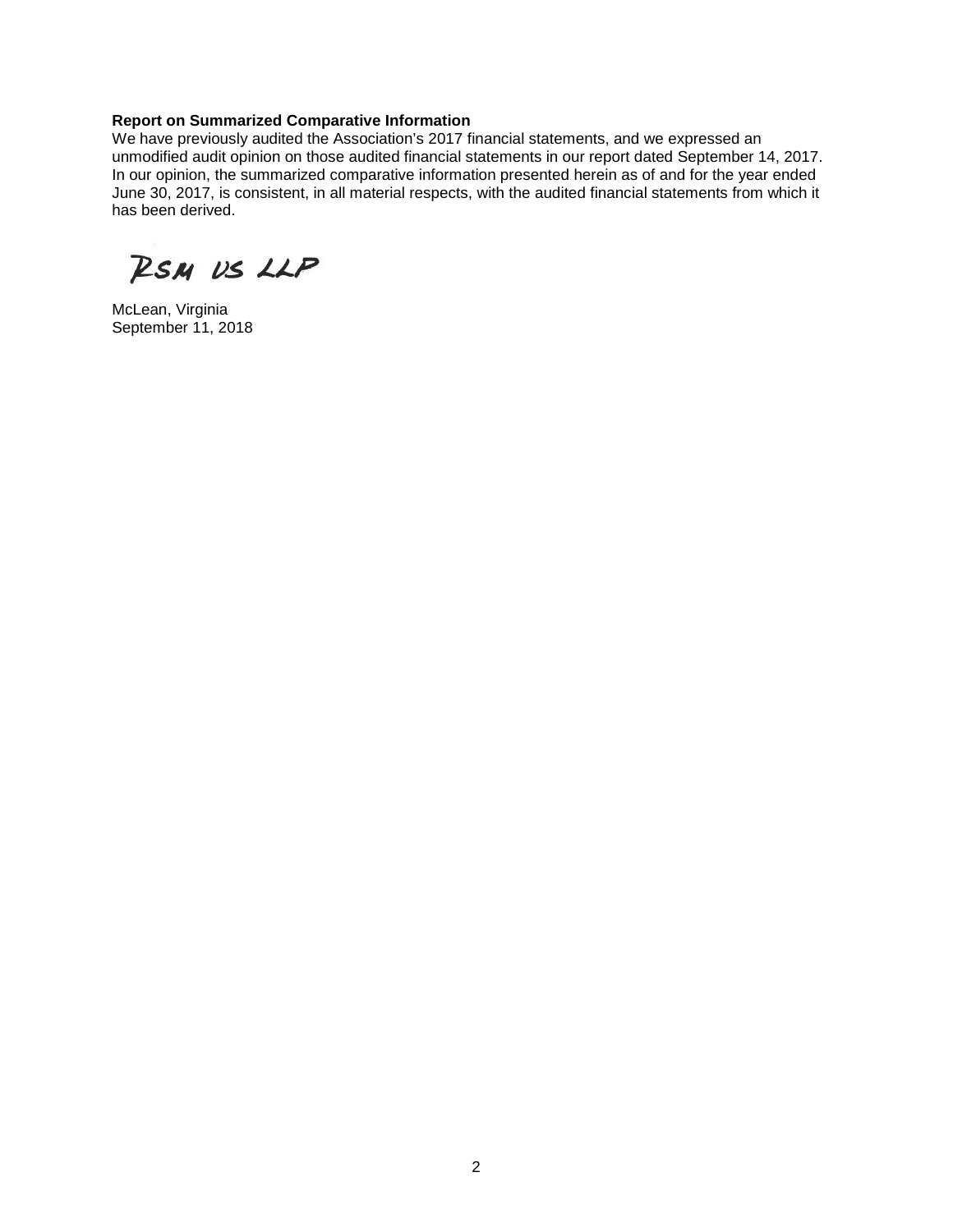**Statement of Financial Position June 30, 2018 (With Comparative Totals for 2017)**

|                                         | 2018            | 2017             |
|-----------------------------------------|-----------------|------------------|
| <b>Assets</b>                           |                 |                  |
| Cash and cash equivalents               | \$<br>5,892,798 | \$<br>4,904,842  |
| Accounts receivable, net                | 453,277         | 345,661          |
| Prepaid expenses and other assets       | 549,640         | 345,999          |
| Inventory                               | 44,628          | 23,607           |
| Investments                             | 6,453,442       | 5,989,495        |
| Deferred compensation                   | 265,967         | 229,240          |
| Property and equipment, net             | 2,758,388       | 2,818,532        |
| Agency transaction asset                | 1,324,442       | 1,236,075        |
| <b>Total assets</b>                     | 17,742,582      | \$<br>15,893,451 |
| <b>Liabilities and Net Assets</b>       |                 |                  |
| Liabilities:                            |                 |                  |
| Accounts payable and accrued expenses   | \$<br>723,868   | \$<br>227,670    |
| Accrued salaries and related expenses   | 653,329         | 536,146          |
| Deferred revenue                        | 4,875,889       | 4,208,091        |
| Deferred compensation                   | 265,967         | 229,240          |
| Agency transaction liability            | 1,324,442       | 1,236,075        |
| <b>Total liabilities</b>                | 7,843,495       | 6,437,222        |
| Commitments (Note 9)                    |                 |                  |
| Net assets:                             |                 |                  |
| Unrestricted                            | 5,156,080       | 4,350,290        |
| Temporarily restricted                  | 4,178,115       | 4,541,047        |
| Permanently restricted                  | 564,892         | 564,892          |
| <b>Total net assets</b>                 | 9,899,087       | 9,456,229        |
|                                         |                 |                  |
| <b>Total liabilities and net assets</b> | 17,742,582      | \$<br>15,893,451 |

See notes to financial statements.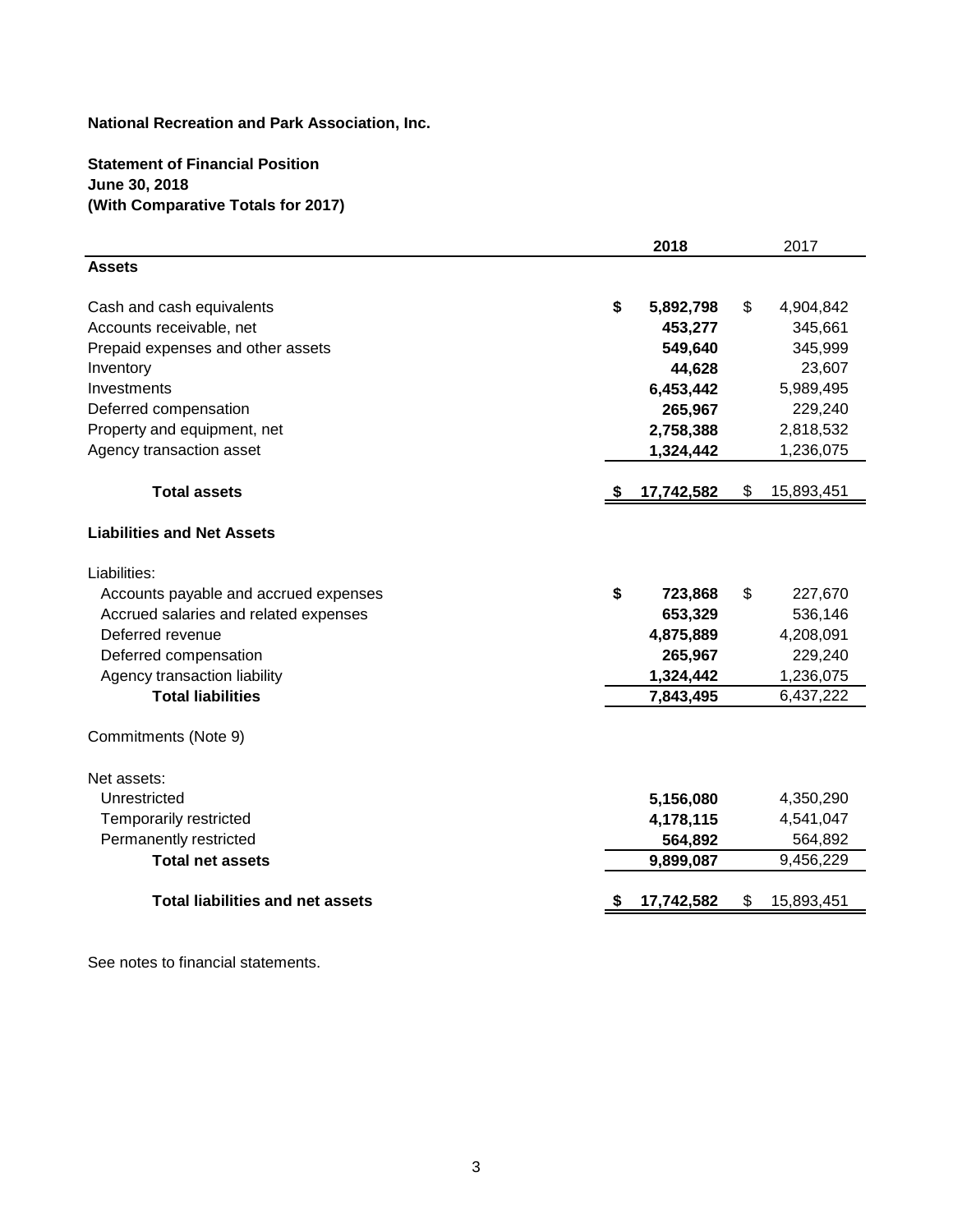# **Statement of Activities Year Ended June 30, 2018 (With Comparative Totals for 2017)**

|                                                             |      | 2018          | 2017            |
|-------------------------------------------------------------|------|---------------|-----------------|
| Unrestricted activities:                                    |      |               |                 |
| Support and revenue:                                        |      |               |                 |
| Conference and exposition                                   | \$   | 5,064,459     | \$<br>4,523,834 |
| Membership dues                                             |      | 2,714,604     | 2,421,040       |
| <b>Education services</b>                                   |      | 1,445,639     | 1,303,862       |
| Certification and accreditation                             |      | 1,214,319     | 1,084,843       |
| Publications and advertising                                |      | 1,217,405     | 1,055,050       |
| Investment income, net                                      |      | 242,203       | 232,654         |
| Grants and contributions                                    |      | 592,190       | 531,265         |
| Other income, net                                           |      | 91,338        | 118,155         |
| Net assets released from restrictions                       |      | 6,549,962     | 6,296,486       |
| <b>Total support and revenue</b>                            |      | 19,132,119    | 17,567,189      |
| Expenses:                                                   |      |               |                 |
| Program services:                                           |      |               |                 |
| National partnerships and grants                            |      | 6,873,633     | 6,686,763       |
| Knowledge and learning                                      |      | 2,022,695     | 1,826,252       |
| Conferences and exposition                                  |      | 2,098,874     | 1,920,471       |
| Memberships                                                 |      | 894,374       | 910,626         |
| Publications                                                |      | 876,277       | 820,782         |
| Marketing and communications                                |      | 810,926       | 695,082         |
| Public policy                                               |      | 620,183       | 594,747         |
| Conservation                                                |      | 161,941       | 149,037         |
| <b>Total program services</b>                               |      | 14,358,903    | 13,603,760      |
| Supporting services:                                        |      |               |                 |
| Management and general                                      |      | 3,506,051     | 3,328,981       |
| Fundraising                                                 |      | 461,375       | 236,355         |
| <b>Total expenses</b>                                       |      | 18,326,329    | 17,169,096      |
| Change in unrestricted net assets before pension adjustment |      | 805,790       | 398,093         |
| Pension adjustment                                          |      |               | (661)           |
| Change in unrestricted net assets                           |      | 805,790       | 397,432         |
|                                                             |      |               |                 |
| Temporarily restricted activities:                          |      |               |                 |
| Grants and contributions                                    |      | 5,965,205     | 5,821,132       |
| Investment income, net                                      |      | 221,825       | 215,163         |
| Net assets released from restriction                        |      | (6, 549, 962) | (6, 296, 486)   |
| Change in temporarily restricted net assets                 |      | (362, 932)    | (260, 191)      |
| Change in net assets                                        |      | 442,858       | 137,241         |
| Net assets, beginning of year                               |      | 9,456,229     | 9,318,988       |
| Net assets, end of year                                     | - \$ | 9,899,087     | \$<br>9,456,229 |

See notes to financial statements.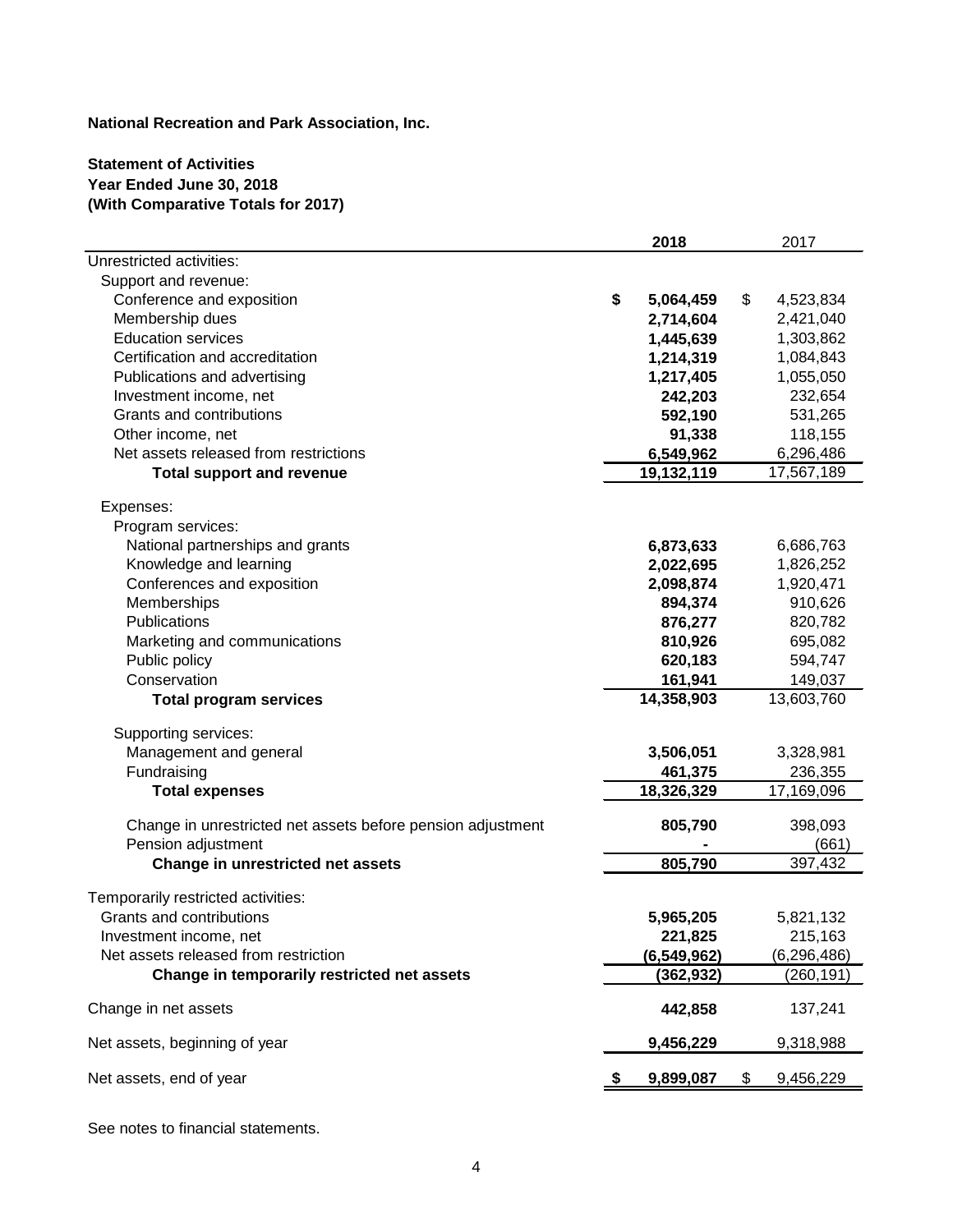# **Statement of Cash Flows Year Ended June 30, 2018 (With Comparative Totals for 2017)**

|                                                           |      | 2018       | 2017            |
|-----------------------------------------------------------|------|------------|-----------------|
| Cash flows from operating activities:                     |      |            |                 |
| Change in net assets                                      | \$   | 442,858    | \$<br>137,241   |
| Adjustments to reconcile change in net assets to net cash |      |            |                 |
| provided by (used in) operating activities:               |      |            |                 |
| Net gain on investments                                   |      | (397, 499) | (381, 585)      |
| Loss on disposal of fixed assets                          |      | 6,361      | 11,861          |
| Depreciation and amortization                             |      | 239,432    | 232,156         |
| Bad debt provision                                        |      | 6,542      | (11, 389)       |
| Changes in assets and liabilities:                        |      |            |                 |
| (Increase) decrease in:                                   |      |            |                 |
| Accounts receivable                                       |      | (114, 158) | (104, 366)      |
| Prepaid expenses and other assets                         |      | (203, 641) | (46, 507)       |
| Inventory                                                 |      | (21, 021)  | 7,840           |
| Increase (decrease) in:                                   |      |            |                 |
| Accounts payable                                          |      | 496,198    | 8,656           |
| Accrued salaries and related expenses                     |      | 117,183    | 64,509          |
| Deferred revenue                                          |      | 667,798    | 201,462         |
| Accrued pension liability                                 |      |            | (1, 457, 644)   |
| Net cash provided by (used in) operating activities       |      | 1,240,053  | (1, 337, 766)   |
| Cash flows from investing activities:                     |      |            |                 |
| Purchase of property and equipment                        |      | (185, 649) | (198, 515)      |
| Purchase of investments                                   |      | (116, 181) | (111, 964)      |
| Proceeds on sale of investments                           |      | 49,733     | 45,794          |
| Net cash used in investing activities                     |      | (252, 097) | (264, 685)      |
|                                                           |      |            |                 |
| Net increase (decrease) in cash and cash equivalents      |      | 987,956    | (1,602,451)     |
| Cash and cash equivalents, at beginning of year           |      | 4,904,842  | 6,507,293       |
| Cash and cash equivalents, at end of year                 | - 56 | 5,892,798  | \$<br>4,904,842 |
|                                                           |      |            |                 |
| Supplemental cash flow information:                       |      |            |                 |
| Cash paid for taxes                                       |      | 42,558     | \$<br>80,449    |
|                                                           |      |            |                 |

See notes to financial statements.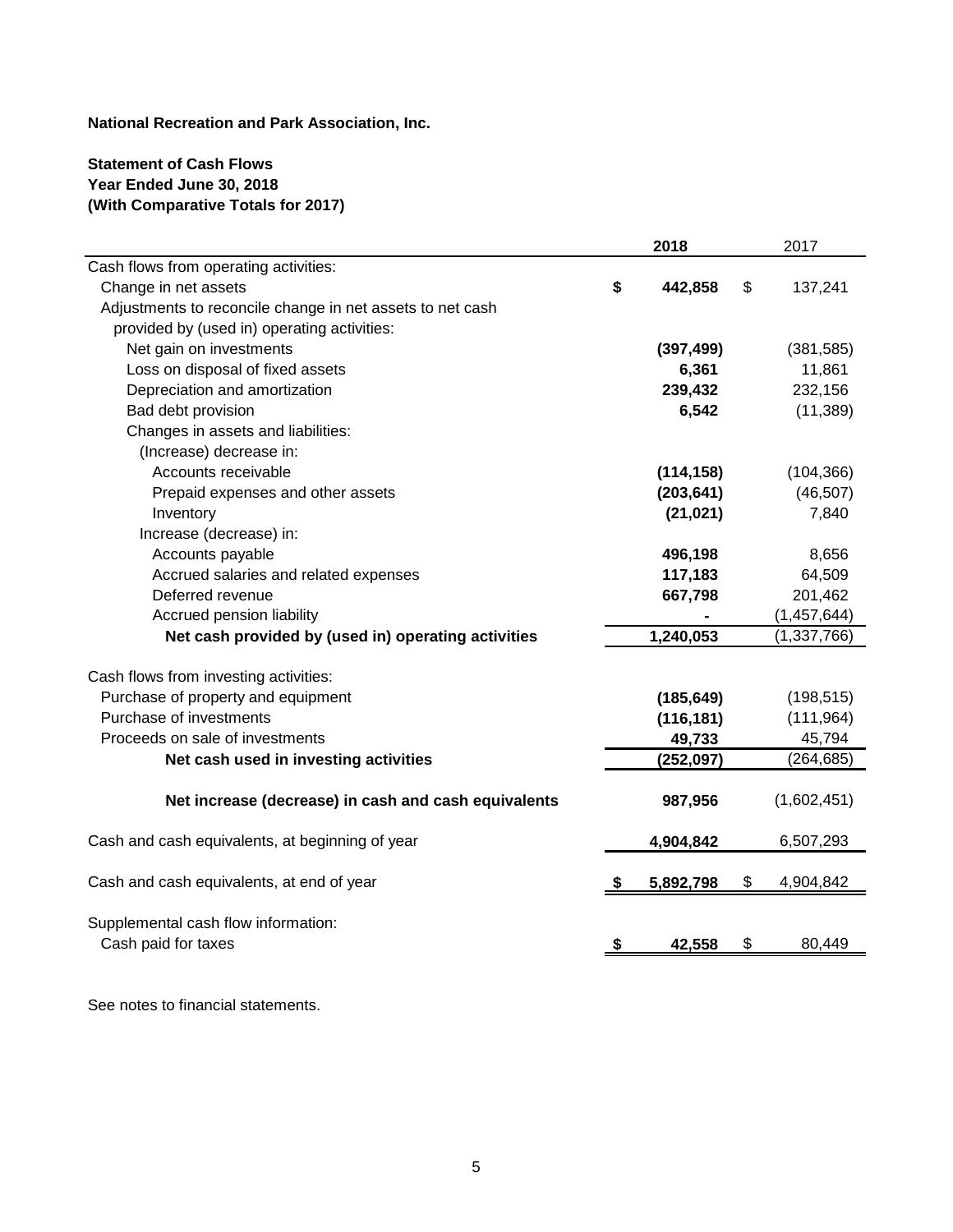#### **Notes to Financial Statements**

#### **Note 1. Nature of Activities and Summary of Significant Accounting Policies**

**Nature of activities:** Established in 1965, the National Recreation and Park Association, Inc. (the Association) is a national nonprofit corporation organized to promote an adequate system of parks and recreation areas, to improve recreation and park leadership for service to people and to educate the public on recreation and park matters beneficial to communities and the nation. The Association works closely with regional and local recreation and park agencies, corporations and citizens groups in carrying out its vision. The Association collaborates with national and state recreation and park agencies to promote conservation, health and wellness and social equity. These activities are funded primarily through event registrations and exhibit fees, publication and advertising sales, grants and contracts and membership dues. The Association is incorporated under the laws of the State of New York and has its headquarters in Ashburn, Virginia.

A summary of the Association's significant accounting policies follows:

**Basis of accounting:** The accompanying financial statements are presented in accordance with the accrual basis of accounting, whereby unconditional support is recognized when received, revenue is recognized when earned and expenses when the obligation is incurred.

**Basis of presentation:** The financial statement presentation follows the recommendations of the Financial Accounting Standards Board (FASB) Accounting Standards Codification (the Codification). As required by the Not-for-Profit Entities topics of the Codification, Balance Sheet and Income Statement, the Association is required to report information regarding its financial position and activities according to three classes of net assets: unrestricted net assets, temporarily restricted net assets and permanently restricted net assets.

**Cash and cash equivalents:** For purposes of reporting cash flows, the Association considers all highly-liquid investments with a maturity of three months or less and which are to be used for current operations to be cash equivalents. All other highly-liquid investments which are to be used for long-term purposes are classified as investments.

**Financial risk:** The Association maintains cash and money market accounts with financial institutions. At times, aggregate balances may at times exceed the Federal Deposit Insurance Corporation (FDIC) insured limit per institution. The Association monitors the creditworthiness of the institution and has not experienced any credit losses on its cash and money market accounts.

The Association invests funds in a professionally managed portfolio that contains various types of marketable securities. Such investments are exposed to various risks, such as fluctuations in market value and credit risk. Thus, it is at least reasonably possible that changes in these risks could materially affect investment balances and the amounts reported in the financial statements.

**Accounts receivable:** Accounts receivable consist primarily of meeting registration fees, publication sales and advertising. Management periodically reviews the status of all accounts receivable balances for collectability, and provides for probable losses using the allowance method. The allowance is determined based on management's experience and collection efforts. Balances that remain outstanding after the Association has used reasonable collection efforts are written off. At June 30, 2018, management has assessed an allowance of \$13,863.

**Prepaid expenses:** Prepaid expenses consist primarily of deferred costs related to future meetings. Prepaid meeting costs associated with a particular meeting are expensed in the year the meeting is held.

**Inventory:** Inventory consists of publications and other merchandise and is valued at the lower of cost or net realizable value, with cost determined using the first-in first-out method of inventory valuation.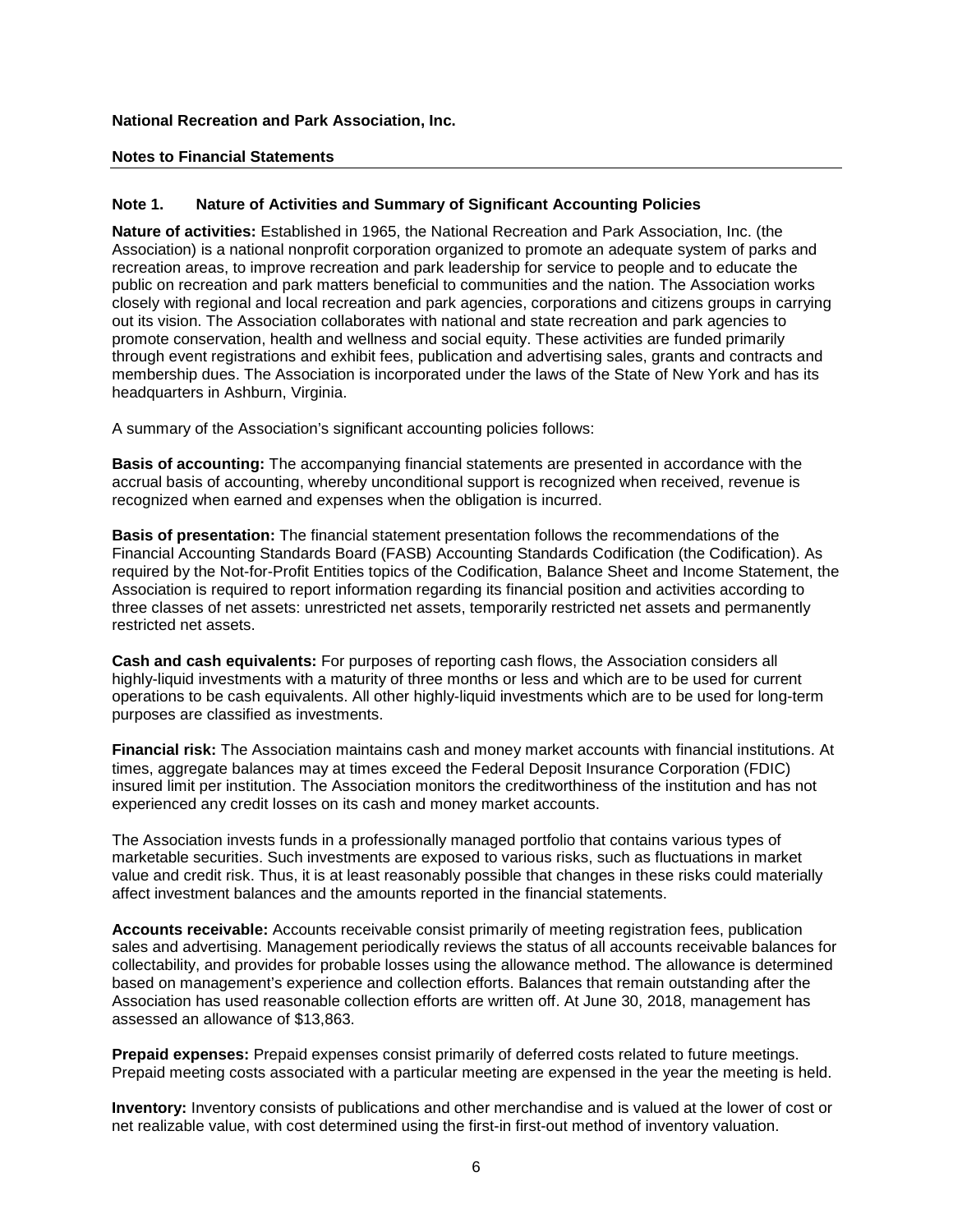#### **Notes to Financial Statements**

#### **Note 1. Nature of Activities and Summary of Significant Accounting Policies (Continued)**

**Investments:** Investments with readily determinable fair values are reflected at fair market value. The change in fair market value of these investments is recorded as a component of investment income in the statement of activities.

**Property and equipment:** Property and equipment are stated at cost less accumulated depreciation. Expenditures in excess of \$2,500 for additions, renewals and betterments are capitalized; expenditures for maintenance and repairs are charged to expense as incurred. Equipment and furniture are depreciated using straight-line methods over a useful life of three to ten years. Building and building improvements are depreciated on a straight-line basis over a useful life of five to forty years.

**Valuation of long-lived assets:** The Association reviews long-lived assets for impairment whenever events or changes in circumstances indicate that the carrying amount of an asset may not be recoverable. Recoverability of the long-lived asset is measured by a comparison of the carrying amount of the asset to future undiscounted net cash flows expected to be generated by the asset. If such assets are considered to be impaired, the impairment to be recognized is measured by the amount by which the carrying amount of the assets exceeds the estimated fair value of the assets. Assets to be disposed of are reportable at the lower of the carrying amount or fair value, less costs to sell.

**Deferred revenue:** Deferred revenue consists primarily of exhibit and event registration fees and membership dues and subscriptions received in advance of the period in which they are earned.

**Net assets:** The net assets for the Association are reported as follows:

*Unrestricted net assets:* Include those net assets that are available for the general support of the Association's operations.

*Temporarily restricted net assets:* Include those net assets whose use has been donor restricted to specified time or purpose limitations. When a restriction expires (that is, when a stipulated time restriction ends or a purpose restriction is accomplished), temporarily restricted net assets are reclassified to unrestricted net assets and reported in the statement of activities as net assets released from restrictions.

*Permanently restricted net assets:* Include those net assets whose use has been donor restricted such that the principal is required to be maintained in perpetuity and that only the earnings can be used in the manner specified by the donor.

**Revenue recognition:** Membership dues, subscriptions and advertising revenue are recognized evenly over the applicable dues, subscription or advertising period. Revenue received for dues and subscriptions that related to subsequent years has been reflected as deferred revenue.

Conference, exposition fees and education services are recognized at the time of the conference or seminar. Amounts received in advance are recorded as deferred revenue. Publication revenue is recognized upon shipment of the material. Certification and accreditation fees are recognized upon completion of the certification or accreditation.

Government and non-government grant revenue is recognized when costs qualified under the grants are incurred. Grant costs incurred in excess of funds received are recorded as accounts receivable.

Unconditional contributions are recorded as unrestricted or restricted support depending upon the existence and/or nature of donor restrictions. Donor restricted support is reported as an increase in restricted net assets. When a temporary restriction expires, temporarily restricted net assets are released to unrestricted net assets. Temporarily restricted contributions whose restrictions are met within the same period are recorded as unrestricted.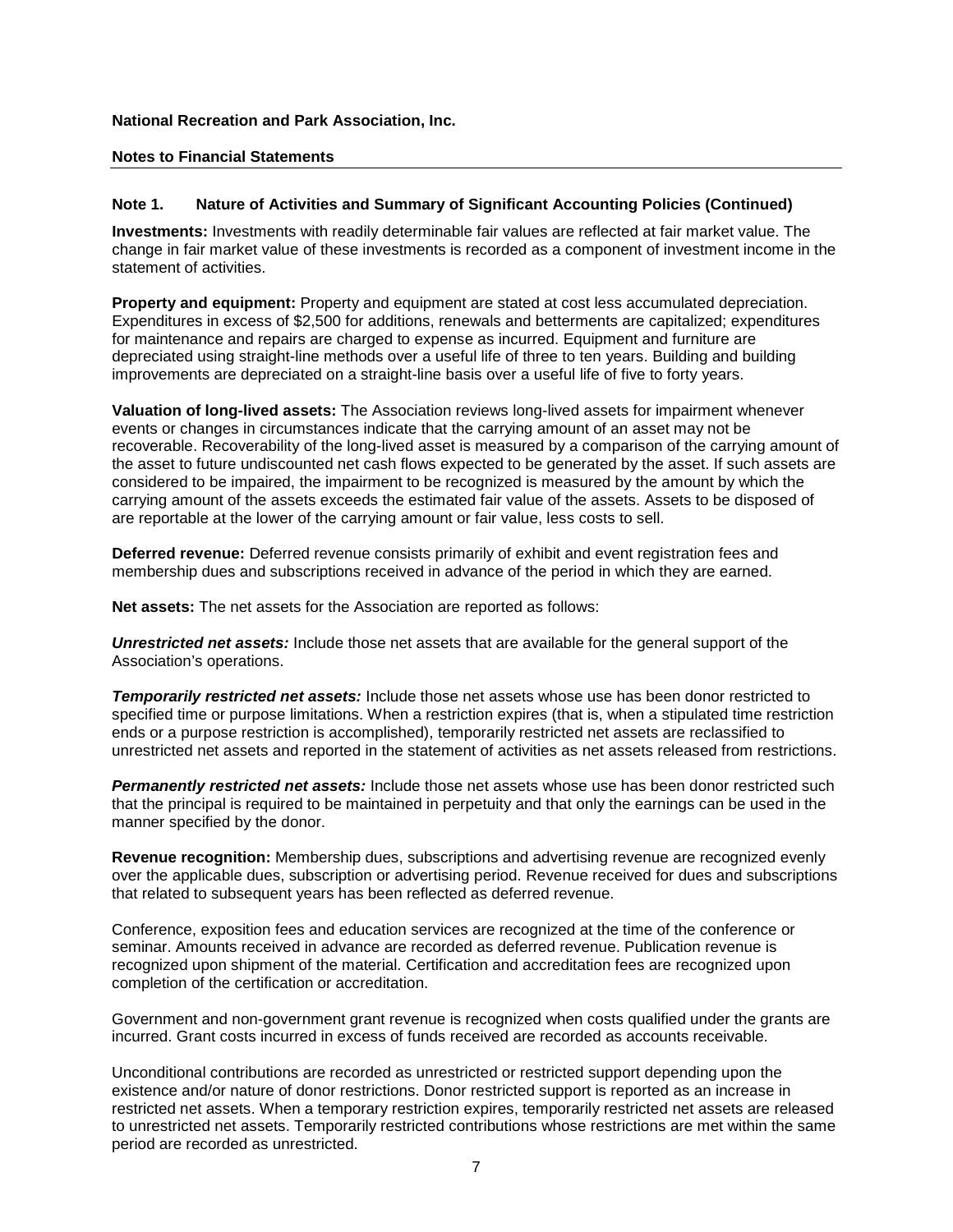#### **Notes to Financial Statements**

#### **Note 1. Nature of Activities and Summary of Significant Accounting Policies (Continued)**

**Income taxes:** The Association is generally exempt from federal income taxes under provisions of Section 501(c)(3) of the Internal Revenue Code (IRC). In addition, the Association qualifies for charitable contribution deductions and has been classified as an organization that is not a private foundation under Section 509(a)(2). The Association generates unrelated business income from its advertising activities. The Association had taxable unrelated business income of \$73,027 for the year ended June 30, 2018.

Management evaluated the tax positions and concluded that the Association has taken no uncertain tax positions that require adjustment to the financial statements to comply with the provisions of this guidance.

**Functional allocation of expenses:** The costs of providing various programs and other activities have been summarized on a functional basis in the statement of activities. Accordingly, certain costs have been allocated among the programs and supporting services benefited.

**Use of estimates:** The preparation of financial statements in conformity with accounting principles generally accepted in the United States of America (GAAP) requires management to make estimates and assumptions that affect certain reported amounts and disclosures. Accordingly, actual results could differ from estimates.

**Prior year summarized financial information:** The financial statements include certain prior year summarized comparative information in total but not by net asset class. Such information does not include sufficient detail to constitute a presentation in conformity with GAAP. Accordingly, such information should be read in conjunction with the Association's financial statements for the year ended June 30, 2017, from which the summarized information was prepared.

**Reclassifications:** Certain items in the 2017 summarized information have been reclassified to conform to the 2018 financial statements, with no effect on the previously reported change in net assets or net assets.

**Upcoming Accounting Pronouncements:** In June, 2018, the FASB issued Accounting Standards Update (ASU) 2018-08, *Clarifying the Scope and the Accounting Guidance for Contributions Received and Contributions Made.* The purpose of the ASU is to clarify and improve the scope and the accounting guidance for contributions received and contributions made. The amendments in the ASU should assist entities in (1) evaluating whether transactions should be accounted for as contributions (nonreciprocal transactions) within the scope of Topic 958, Not-for-Profit Entities, or as exchange (reciprocal) transactions subject to other guidance and (2) determining whether a contribution is conditional. The amendments in the ASU likely will result in more grants and contracts being accounted for as either contributions or conditional contributions than observed in practice under current guidance. The amendments in the ASU should be applied on a modified prospective basis, although retrospective application is permitted. Entities should apply the amendments for transactions in which the entity serves as the resource recipient to annual periods beginning after December 15, 2018. Entities should apply the amendments for transactions in which the entity serves as the resource provider to annual periods beginning after December 15, 2019. Management is currently evaluating the impact of this ASU on its financial statements.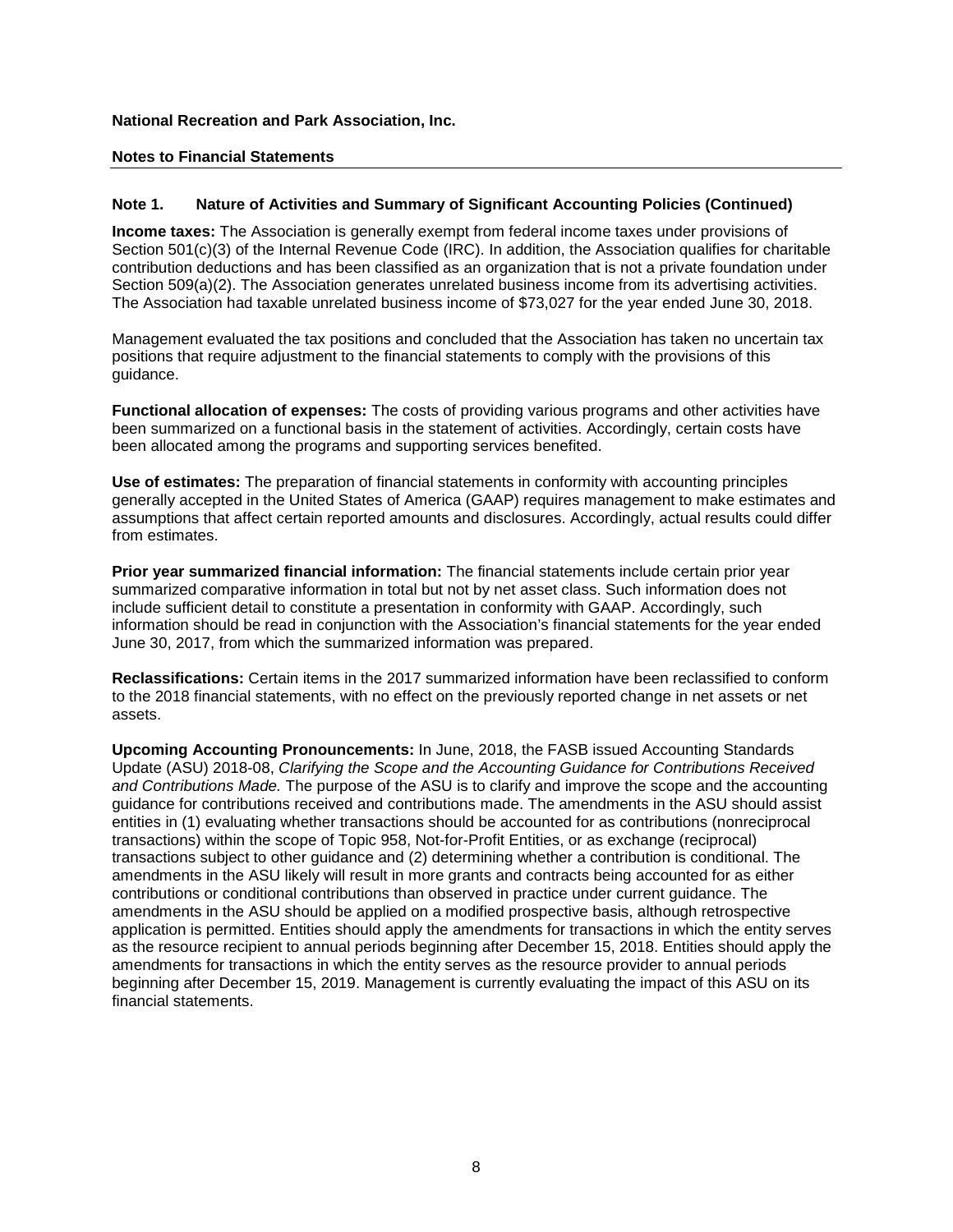#### **Notes to Financial Statements**

#### **Note 1. Nature of Activities and Summary of Significant Accounting Policies (Continued)**

In August 2016, the FASB issued ASU 2016-14—*Not-for-Profit Entities (Topic 958): Presentation of Financial Statements of Not-for-Profit Entities.* The amendments in this ASU make improvements to the information provided in financial statements and accompanying notes of not-for-profit entities. The amendments set forth the FASB's improvements to net asset classification requirements and the information presented about a not-for-profit entity's liquidity, financial performance and cash flows. The ASU will be effective for fiscal years beginning after December 15, 2017. Earlier application is permitted. The changes in this ASU should generally be applied on a retrospective basis in the year that the ASU is first applied. Management is currently evaluating the impact of this ASU on its financial statements.

In May 2014, the FASB issued ASU 2014-09, *Revenue from Contracts with Customers* (Topic 606), requiring an entity to recognize the amount of revenue to which it expects to be entitled for the transfer of promised goods or services to customers. The updated standard will replace most existing revenue recognition guidance in GAAP when it becomes effective and permits the use of either a full retrospective or retrospective with cumulative effect transition method. In August 2015, the FASB issued ASU 2015-14, which defers the effective date of ASU 2014-09 one year, making it effective for annual reporting periods beginning after December 15, 2018. Management is currently evaluating the impact of this ASU on its financial statements.

**Subsequent events:** Subsequent events have been evaluated through September 11, 2018, which is the date the financial statements were available to be issued.

#### **Note 2. Investments and Fair Value Measurements**

In accordance with generally accepted accounting principles, the Association uses the following prioritized input levels to measure fair value. The input levels used for valuing investments are not necessarily an indication of risk.

- **Level 1:** Observable inputs that reflect quoted prices for identical assets or liabilities in active markets, such as stock quotes.
- Level 2: Includes inputs other than Level 1 inputs that are directly or indirectly observable in the marketplace, such as yield curves or other market data.
- **Level 3:** Unobservable inputs which reflect the reporting entity's assessment of the assumptions that market participants would use in pricing the asset or liability, including assumptions about risk, such as bid/ask spreads and liquidity discounts.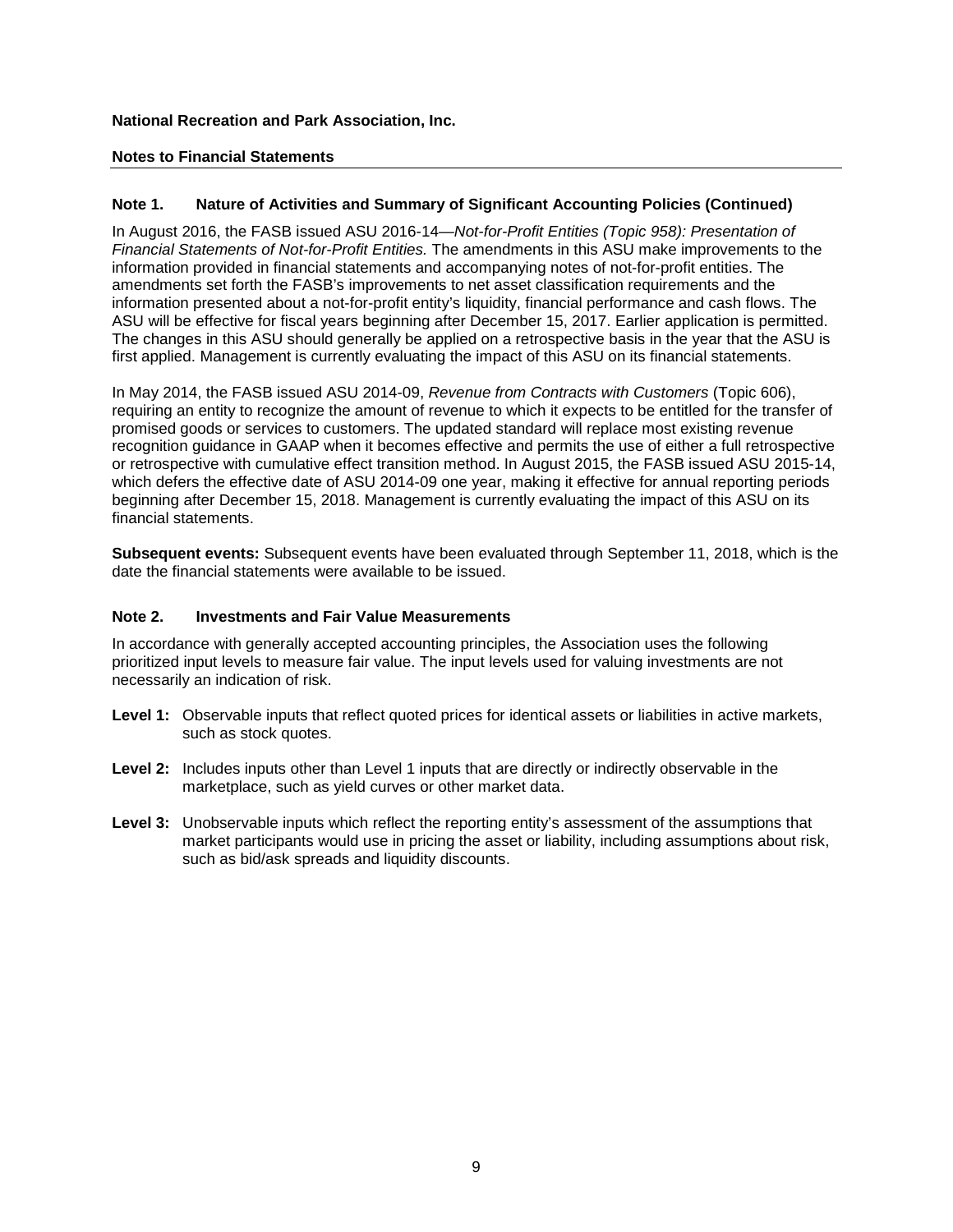#### **Notes to Financial Statements**

## **Note 2. Investments and Fair Value Measurements (Continued)**

Assets were measured at fair market value using the following input levels at June 30, 2018:

|                                                                                                                             |    |           |     |           | 2018 |         |                 |
|-----------------------------------------------------------------------------------------------------------------------------|----|-----------|-----|-----------|------|---------|-----------------|
|                                                                                                                             |    | Level 1   |     | Level 2   |      | Level 3 | Total           |
| Equity securities - common stock                                                                                            | \$ | 4,005,320 | \$  |           | \$   |         | \$<br>4,005,320 |
| Equity securities - mutual funds                                                                                            |    | 358,288   |     |           |      |         | 358,288         |
|                                                                                                                             |    | 500,663   |     |           |      |         | 500,663         |
| Fixed income – mutual funds                                                                                                 |    | 1,037,451 |     |           |      |         | 1,037,451       |
| Fixed income – exchange traded funds<br>Money market funds<br>Investments carried at fair value<br>Agency transaction asset |    | 551,720   |     |           |      |         | 551,720         |
|                                                                                                                             |    | 6,453,442 | \$  |           | \$   |         | \$<br>6,453,442 |
|                                                                                                                             |    |           |     | 1,324,442 |      |         | 1,324,442       |
| Investments held for<br>deferred compensation                                                                               |    |           | \$  | 265,967   |      |         | 265,967         |
| Agency transaction liability                                                                                                |    |           | \$. | 1,324,442 |      |         | 1,324,442       |
| Deferred compensation liability                                                                                             |    |           | \$  | 265,967   |      |         | \$<br>265,967   |

Investments which were classified in Level 2 were valued by pricing vendors using observable market data. In determining the fair value of the investments, the pricing vendors use a market approach to obtain pricing spreads based on the credit risk of the issuer, maturity, current yield and other terms and conditions of each security. Management believes the values of the asset classified in Level 2 to be a reasonable approximation of the exit price and fair value of these investments.

The deferred compensation plan assets are classified as Level 2 based on the ability of the Association to redeem amounts at a net asset value (NAV) per share in the near term. The deferred compensation liability is based on the fair value of the deferred compensation plan assets, which are observable inputs, but the liability is not publicly traded and is hence classified as Level 2.

Investment income consists of the following for the year ended June 30, 2018:

| Net gain on investments | 397.499  |
|-------------------------|----------|
| Interest and dividends  | 116,262  |
| Investment expenses     | (49,733) |
|                         | 464.028  |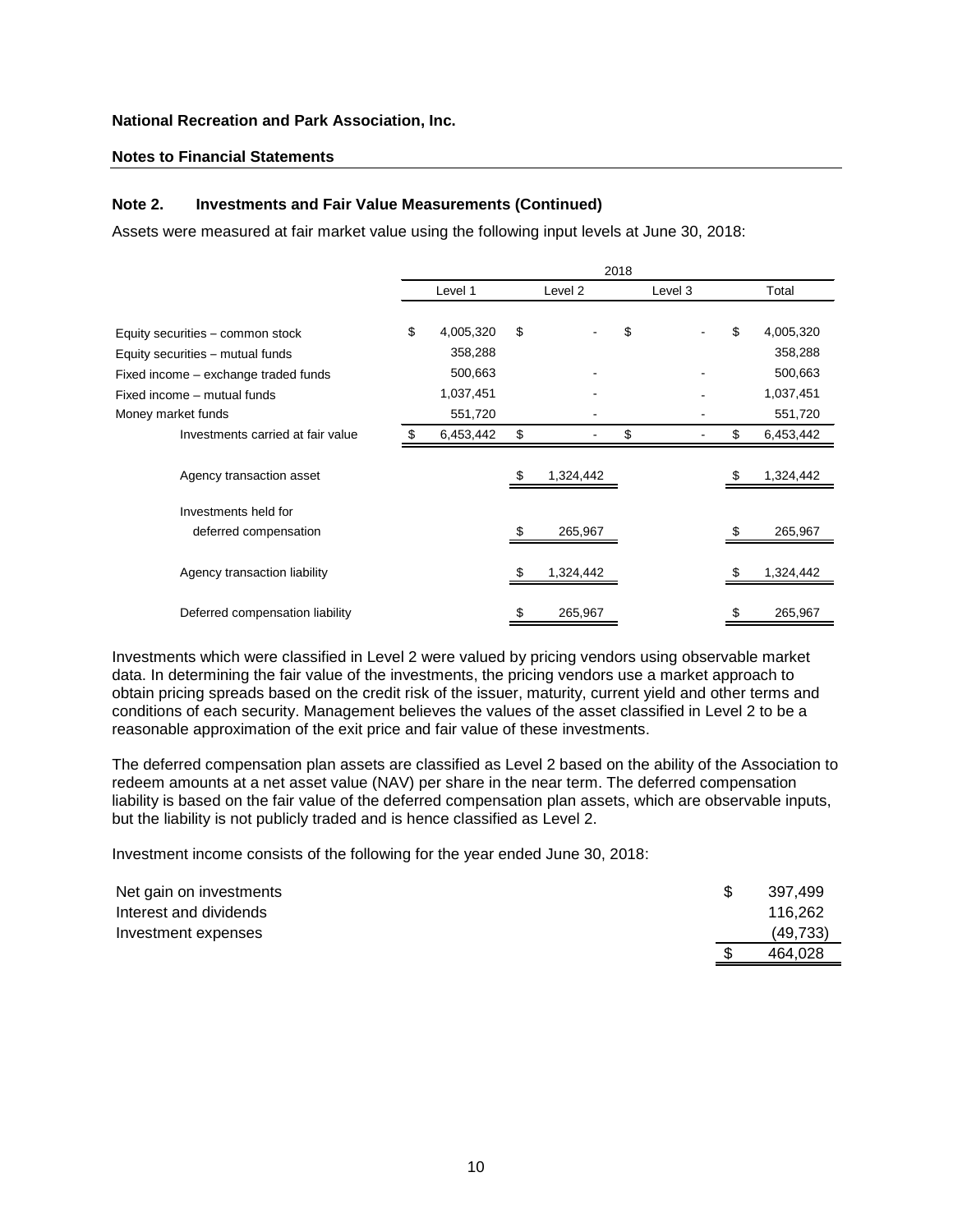#### **Notes to Financial Statements**

#### **Note 3. Property and Equipment**

Property and equipment consists of the following at June 30, 2018:

| Building and building improvements on leased land | 4,751,378     |
|---------------------------------------------------|---------------|
| Computer and equipment                            | 652.288       |
| Furniture and fixtures                            | 487.028       |
|                                                   | 5.890.694     |
| Less accumulated depreciation and amortization    | (3, 132, 306) |
|                                                   | 2.758.388     |

The Association leases its land from the Northern Virginia Regional Park Authority for \$1 per year. The lease agreement was signed in 1997 and extends fifty years plus two twenty year options.

#### **Note 4. Deferred Revenue**

Deferred revenue consists of the following as of June 30, 2018:

| Event registrations and exhibit fees | \$ 3,635,852 |
|--------------------------------------|--------------|
| Member dues and subscriptions        | 1,240,037    |
|                                      | 4.875.889    |

## **Note 5. Temporarily Restricted Net Assets**

Temporarily restricted net assets are available for the following purposes as of June 30, 2018:

| Endowments                            | 807.879   |
|---------------------------------------|-----------|
| Corporate and foundation partnerships | 2.853.690 |
| Special memorial funds                | 516.546   |
|                                       | 4.178.115 |

#### **Note 6. Permanently Restricted Net Assets**

Permanently restricted net assets are restricted for the following purposes as of June 30, 2018:

| Endowment fund                  | S | 202.947 |
|---------------------------------|---|---------|
| Scholarship and internship fund |   | 186.288 |
| Joseph Lee library              |   | 150.657 |
| Crawford lecture                |   | 25,000  |
|                                 |   | 564.892 |

## **Note 7. Temporarily and Permanently Restricted Endowment Funds**

The Association's endowment is made up of permanently restricted funds established to finance the various activities noted in Note 6. As required by GAAP, net assets associated with endowment funds are classified and reported based on the existence or absence of donor-imposed restrictions. The unspent accumulations of investment earnings on permanently restricted net assets is classified as temporarily restricted net assets until those amounts are appropriated for expenditure by the Association.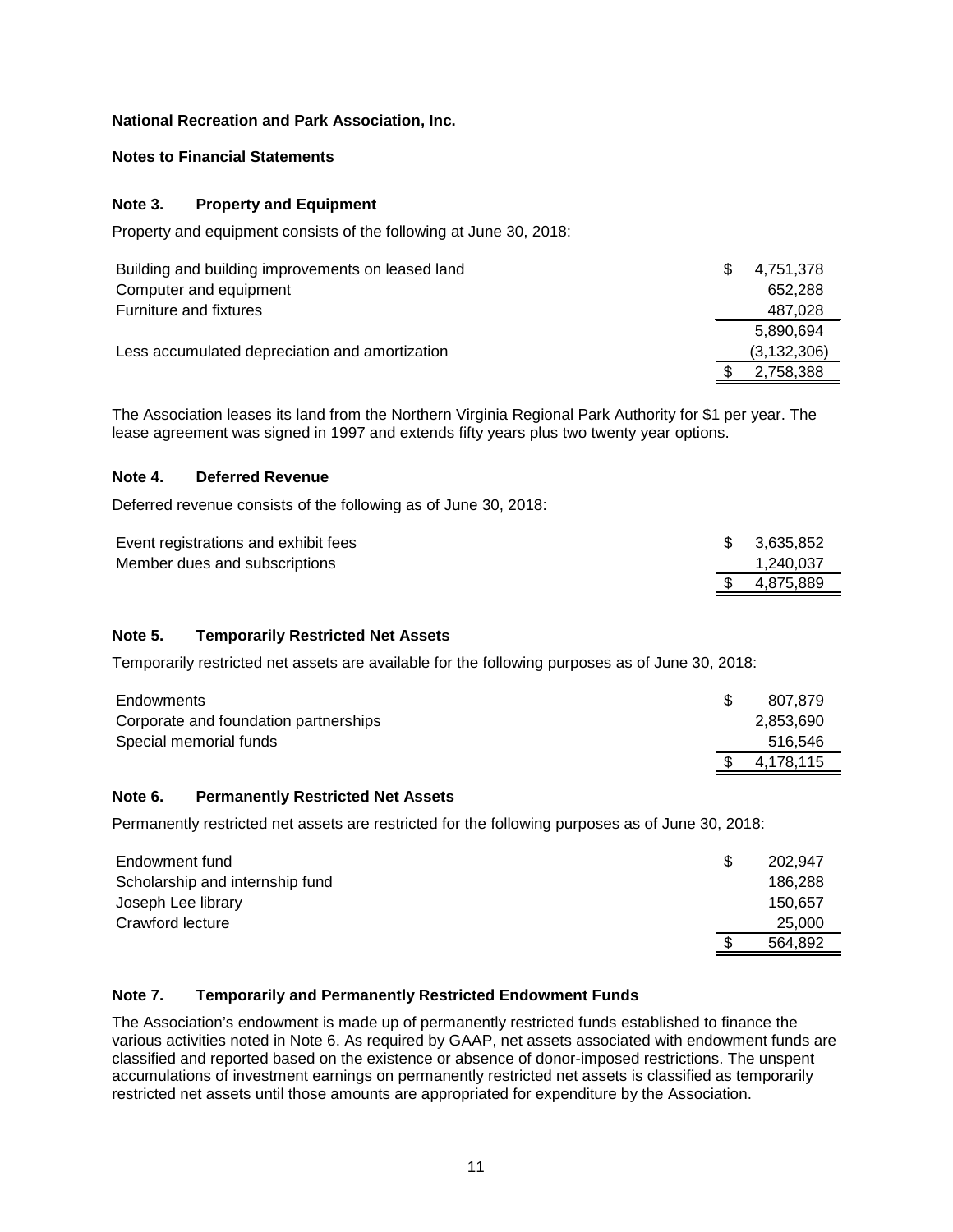#### **Notes to Financial Statements**

#### **Note 7. Temporarily and Permanently Restricted Endowment Funds (Continued)**

**Interpretation of relevant law:** The Association has interpreted the Uniform Prudent Management of Institutional Funds Act (UPMIFA) as requiring the preservation of the fair value of the original gift as of the gift date of the donor restricted endowment funds absent explicit donor stipulations to the contrary. As a result of this interpretation, the Association classifies as permanently restricted net assets: (a) the original value of gifts donated to the permanent endowment, (b) the original value of subsequent gifts to the permanent endowment and (c) accumulations to the permanent endowment made in accordance with the direction of the applicable donor gift instrument at the time the accumulation is added to the fund. The remaining portion of the donor restricted endowment fund that is not classified in permanently restricted net assets is classified as temporarily restricted net assets until those amounts are appropriated for expenditure by the Association in a manner consistent with the standard of prudence prescribed by UPMIFA.

**Funds with deficiencies:** From time to time, the fair value of assets associated with an individual donor restricted endowment fund may fall below the level that the donor or UPMIFA requires the Association to retain as a fund of perpetual duration. There were no such deficiencies as of June 30, 2018.

**Return objectives and risk parameters:** The Association has adopted investment and spending policies for endowment assets that attempt to provide a predictable stream of funding to programs supported by its endowment while seeking to maintain the purchasing power of the endowment assets. Endowment assets are invested in funds with a primary objective of allowing the fund to grow over time. The objective of the permanently restricted assets is the preservation of capital.

**Strategies employed for achieving objectives and spending policy:** The Association's investments are managed in a balanced portfolio and are intended to be more aggressive than fixed income portfolios and less aggressive than equity portfolios. A positive return is expected over the time of the investment, although there may be periods with negative return. The earnings on the permanently restricted net assets are released from restricted funds as amounts are approved and used in accordance with donor stipulations.

**How investment objectives relate to spending policy:** The Association's investments are managed in a balanced portfolio and are intended to be more aggressive than fixed income portfolios and less aggressive than equity portfolios. A positive return is expected over time. The objective of the permanently restricted assets is the preservation of the capital.

|                                      |    |                          |    | Temporarily | Permanently   |                 |
|--------------------------------------|----|--------------------------|----|-------------|---------------|-----------------|
|                                      |    | Unrestricted             |    | Restricted  | Restricted    | Total           |
|                                      |    |                          |    |             |               |                 |
| Beginning of year                    | \$ | $\overline{\phantom{a}}$ | \$ | 761.657     | \$<br>564.892 | \$<br>1,326,549 |
| Investment income:                   |    |                          |    |             |               |                 |
| Interest and dividends               |    |                          |    | 17,680      |               | 17,680          |
| Realized and unrealized gain, net    |    |                          |    | 58,790      |               | 58,790          |
| Total investment income              |    |                          |    | 76.470      |               | 76,470          |
| Amounts appropriated for expenditure |    |                          |    | (30,248)    |               | (30,248)        |
| Net assets, end of year              |    |                          |    | 807,879     | \$<br>564,892 | 1,372,771       |

Changes in endowment net assets consist of the following for the year ended June 30, 2018: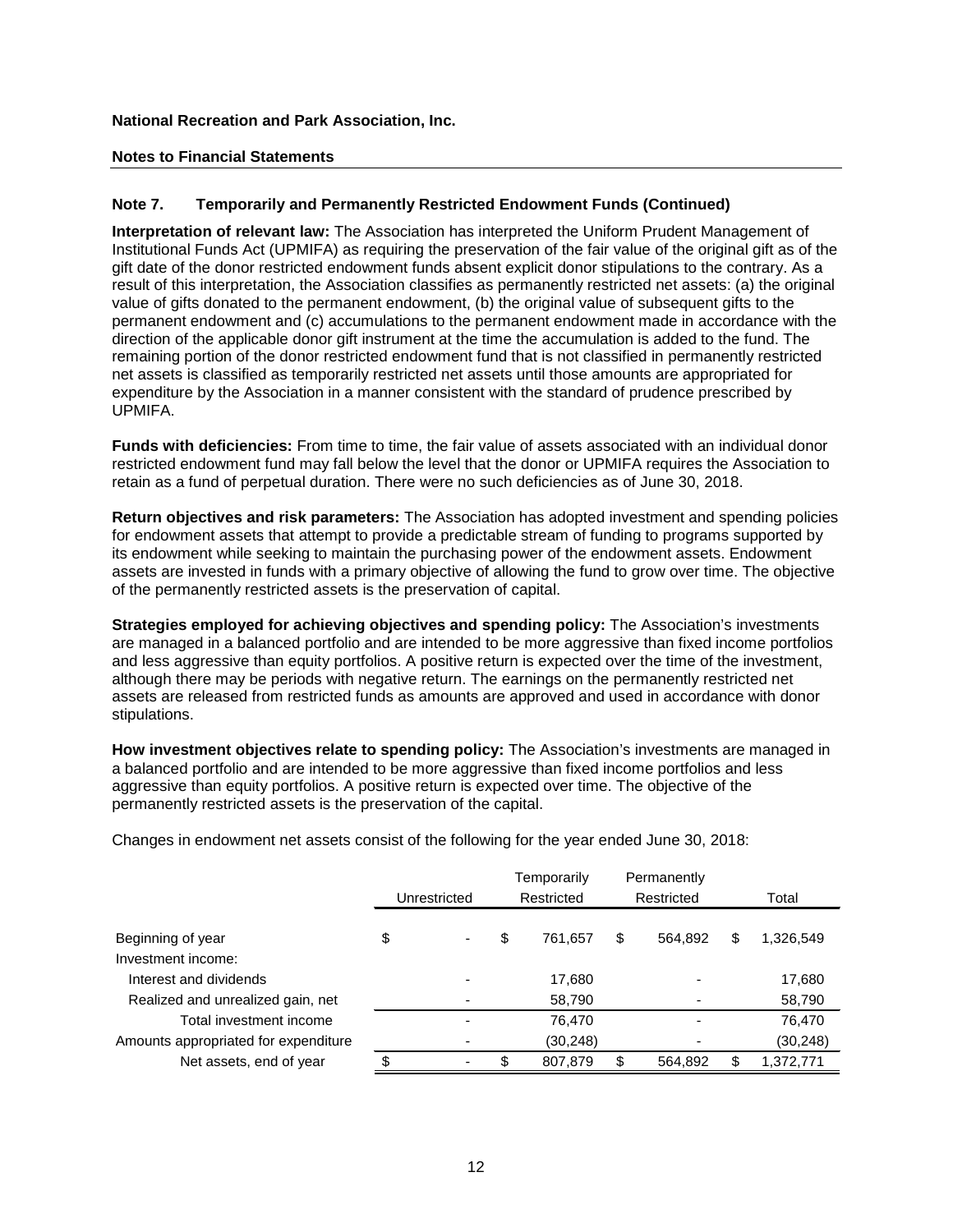#### **Notes to Financial Statements**

#### **Note 8. Retirement Plans**

**Defined contribution plan:** The Association has a defined contribution plan which covers all employees who meet certain eligibility requirements. All regular employees working 20 hours or more per week are eligible for this plan. The Association matches equivalent contributions up to 6% of each eligible employee's gross salary. Total contribution expense was \$306,161 for the year ended June 30, 2018.

**Deferred compensation plan:** The Association also sponsors deferred compensation plans for senior level employees. The plans provide a number of payment options commencing upon retirement, separation from service or death. As of June 30, 2018, the plans' investment balances totaled \$265,967. The investments and related liability are included in the accompanying statement of financial position.

**Defined benefit plan:** On August 17, 2016, the Association paid the accrued pension liability, fully settling the pension plan.

#### **Note 9. Commitments and Contingencies**

**Federal awards:** Amounts received or receivable from government agencies under various contracts or federal grant awards may be subject to audit and adjustment by the government agencies. The amount, if any, of expenditures which may be potentially disallowed cannot be determined at this time, although management expects such amounts, if any, to be immaterial.

**Hotel commitments:** The Association has entered into agreements with several hotels to provide conference facilities and room accommodations for its conferences through 2023. The agreements contain various clauses whereby the Association is liable for liquidated damages in the event of cancellation or lower than anticipated attendance. The total commitment under the agreements is not determinable as it depends upon attendance and other unknown factors. However, the Association has purchased an insurance policy to mitigate any potential losses.

**Employment:** In September 2015, a new agreement was entered into between the Association and the President and Chief Executive Officer (Executive) with a termination date of June 30, 2021. The contract provides for severance payments equal to a minimum of eight months' salary plus one month salary for each year completed during the Executive's tenure with the Association, subject to a minimum of eight months' and a maximum of 12 months' salary if terminated without cause, based upon the employee's salary at the date of the termination.

## **Note 10. Agency Transaction – Interest in Trust**

The Association is the beneficiary of an irrevocable charitable trust held by a bank trustee. These resources are neither in the possession of, nor under the control of, the organization. The distribution has been specified to be used for a specific purpose, and the Association has no discretion or variance power to use the funds. The accounting falls under the scope of an agency transaction. The funds will be received after the expiration of 15 years after the death of the last individual beneficiary mentioned in the trust.

The beneficial interest in the trust is reported at its fair value of \$1,324,442, which is estimated as the fair value of the underlying trust assets.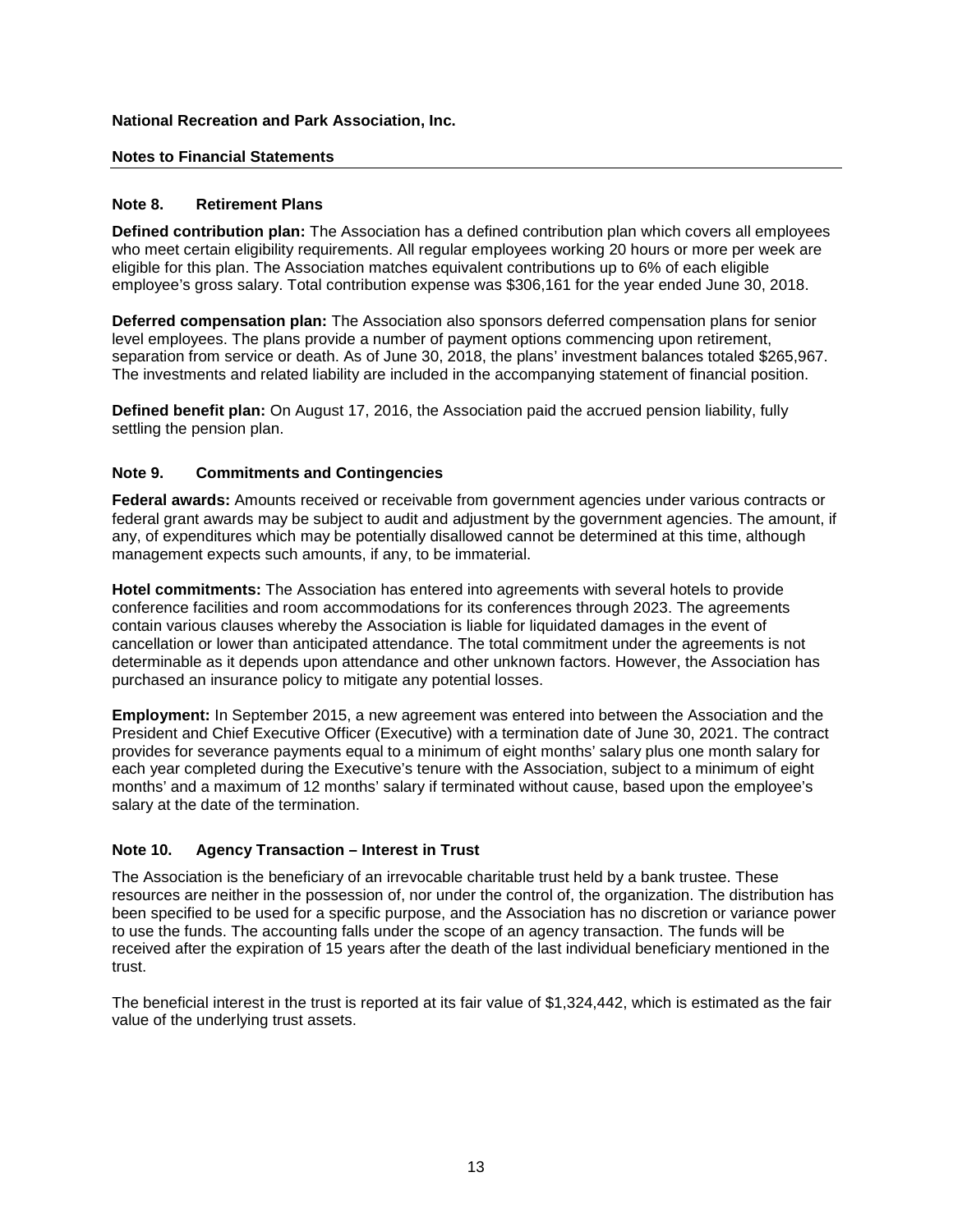#### **Notes to Financial Statements**

#### **Note 11. Related Party**

The National Recreation and Park Foundation, Inc. (the Foundation) is a national nonprofit supporting organization of the Association exempt from the payment of income taxes on its exempt activities under Section 501(c)(3) of the IRC. Established in 2006, the Foundation is incorporated under the laws of the Commonwealth of Virginia to support knowledge, public policy and public awareness efforts that enhance the quality of life for all people exclusively through the strategic works of the Association. In October 2012, an agreement was reached which allowed the Foundation to transfer its current programs to an unrelated association. The Foundation has been dormant since that time and consequently is not consolidated in these audited financial statements.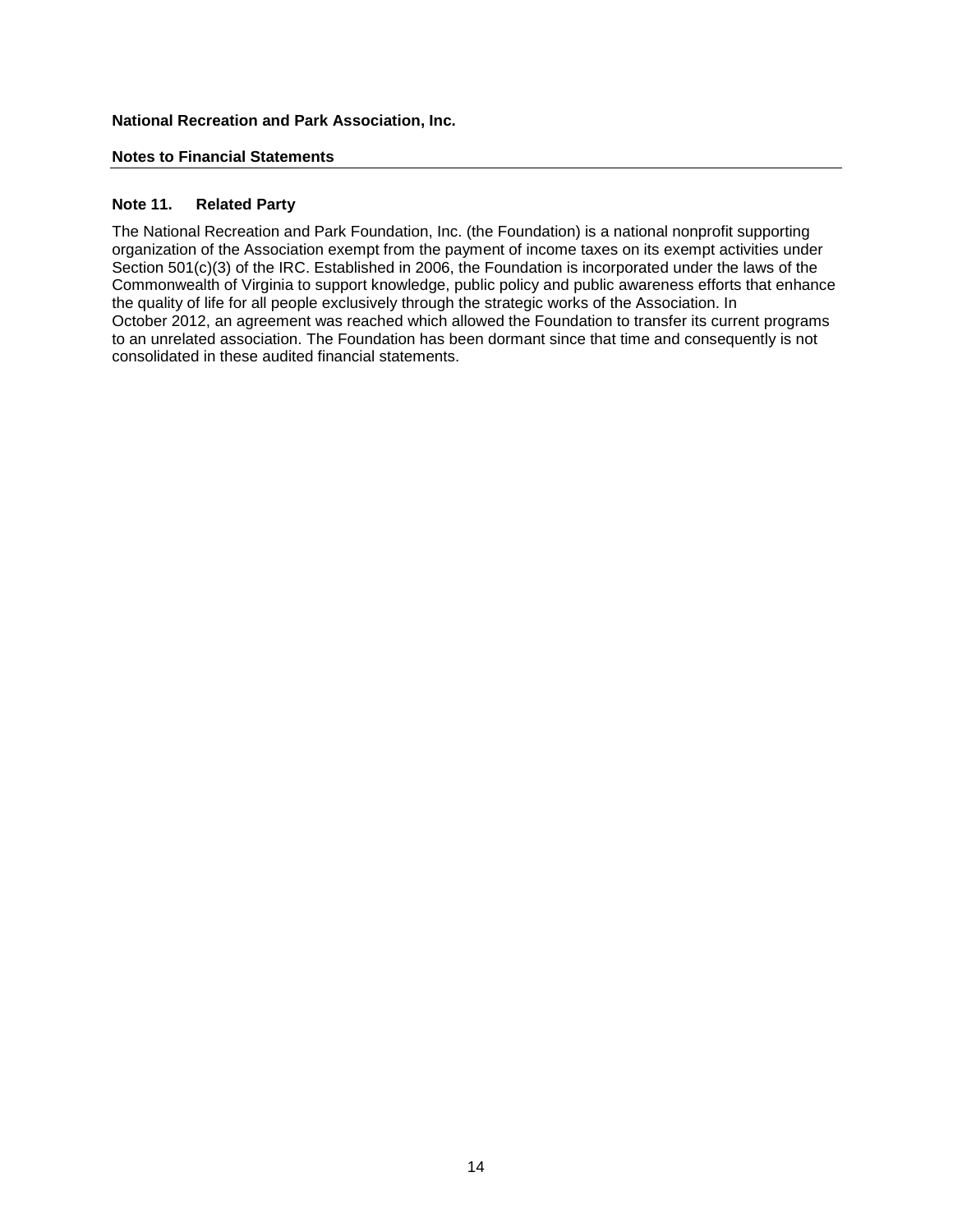

**RSM US LLP** 

#### **Independent Auditor's Report on the Supplementary Information**

To the Board of Directors National Recreation and Park Association, Inc.

We have audited the financial statements of National Recreation and Park Association, Inc. (the Association) as of and for the year ended June 30, 2018, and have issued our report thereon, which contains an unmodified opinion on those financial statements. See pages 1 and 2. Our audit was conducted for the purpose of forming an opinion on the financial statements as a whole.

The accompanying supplementary information is presented for purposes of additional analysis and is not a required part of the financial statements. Such information is the responsibility of management and was derived from, and relates directly to, the underlying accounting and other records used to prepare the financial statements. The information has been subjected to the auditing procedures applied in the audit of the financial statements and certain additional procedures, including comparing and reconciling such information directly to the underlying accounting and other records used to prepare the financial statements or to the financial statements themselves, and other additional procedures in accordance with auditing standards generally accepted in the United States of America. In our opinion, the information is fairly stated in all material respects in relation to the financial statements as a whole.

RSM US LLP

McLean, Virginia September 11, 2018

THE POWER OF BEING UNDERSTOOD AUDIT | TAX | CONSULTING